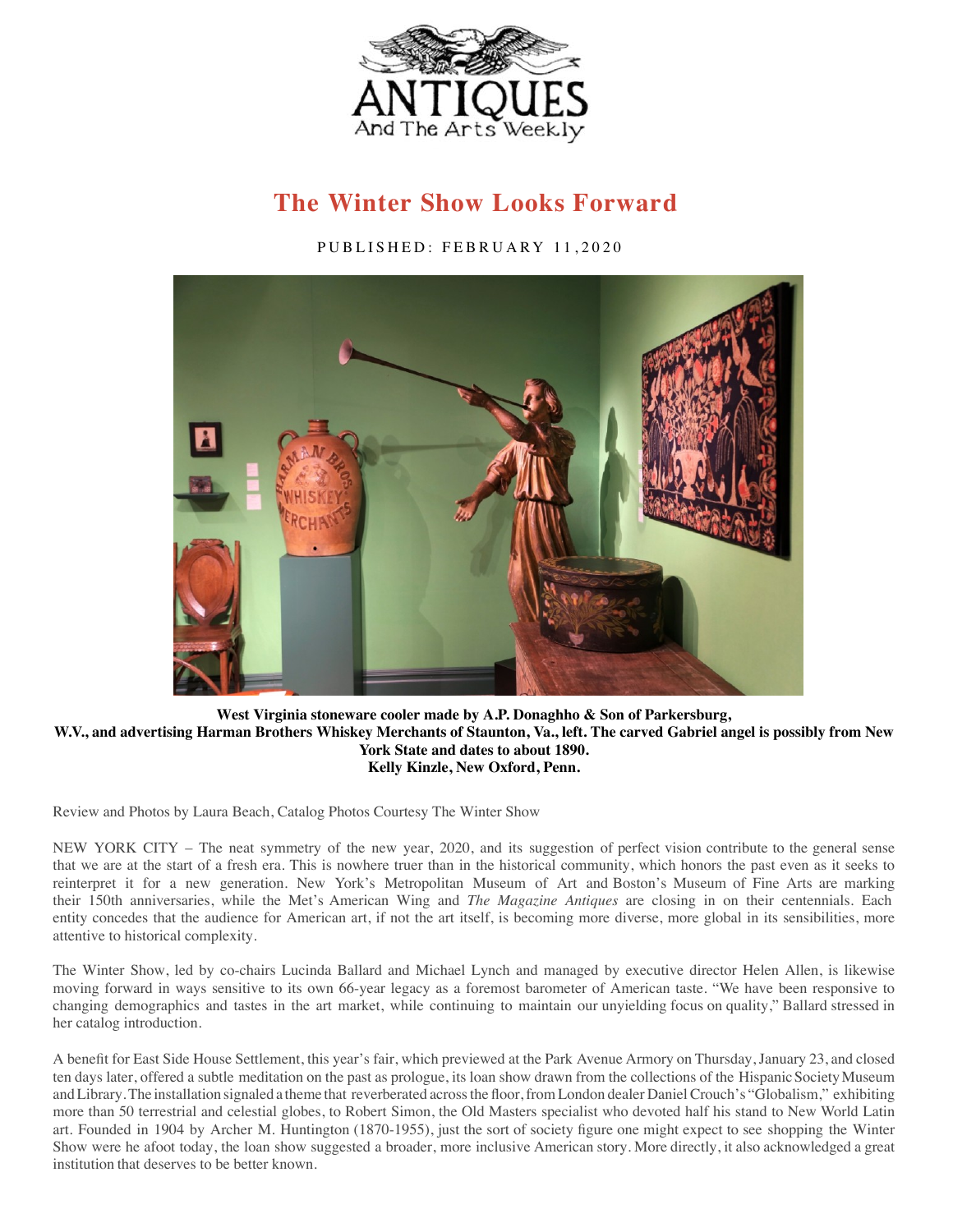Allen tweaked this year's floor plan, engineering effective synergies. In one vivid instance, the conjunction of American Classical furniture specialist Carswell Rush Berlin, China Trade paintings and drawings expert Martyn Gregory and Chinese export porcelain dealers Cohen & Cohen created a gathering spot for enthusiasts in these allied specialties, Berlin reminding us that early Nineteenth Century American merchants who traded in Chinese wares might also have lived with his furniture. Gregory wowed with a dated 1790 oil portrait of Bostonian Samuel Blanchard by Spoilum or a member of his workshop. Cohen & Cohen featured the "Ghost flag" hong punchbowl, made for the American market around 1787-88. Happy to be back at the fair after an absence of several years, Berlin brought a Duncan Phyfe card table and cellarette.

Joan B. Mirviss installed the pop-up exhibit "Luster: Gold and Silver in Modern Japanese Ceramics." Across the floor, S.J. Shrubsole answered with a case containing silver and mixed-metal Japonesque pieces by Tiffany & Co. Among other silver dealers, Spencer Marks quickly sold a pair of magnificent Gorham copper and silver Art Nouveau vases exhibited at the 1904 Louisiana Purchase Exposition in St Louis. New exhibitor Koopman wrote up a 1789 gold box made by Jacques Felix Vienot to honor American independence.



**James Graham-Stewart, London**

Several ex[hibitors engaged in witty, self-conscious juxtapositions of past a](https://www.antiquesandthearts.com/wp-content/uploads/2020/02/img_0727.jpg)nd present. Designer Ralph Harvard's artful recreation of the screened-in front porch of a Louisiana shotgun cottage proved a winning foil for Elle Shushan's display of contemporary paintings by Andrew LaMar Hopkins, who renders early Nineteenth Century creole interiors and people in imaginative detail.

Macklowe paired Tiffany masterpieces with contemporary furniture by Michael Coffey, whose fluid silhouettes harmonize with earlier Art Nouveau pieces. New exhibitor Pavel Zoubok featured amusing, high-art interpretations of traditional furniture forms by contemporary makers. At Lebreton of San Francisco, Antoine Devinck's ceramic masks evoked primitive African sculpture collected by Modernists a century before.

Marketing antiques these days requires the pairing of social media with live events. No one grasps this more fully than Michael Diaz-Griffith. Now a consultant, the Winter Show's former associate director moderated panels at Sotheby's and at the fair, while also cohosting an episode of the podcast *Curious Objects* with young Winter Show exhibitors as participants. "Our programming, marketing and storytelling may evolve, but it's all in service of the material we continue to love and promote. I think that is beginning to be evident even to skeptics," Diaz-Griffith told us, adding, "My takeaway from this month is that we cannot share these perspectives too widely or often enough. There are too many people out there who don't know what the antiques world has to offer. We've just got to reach them."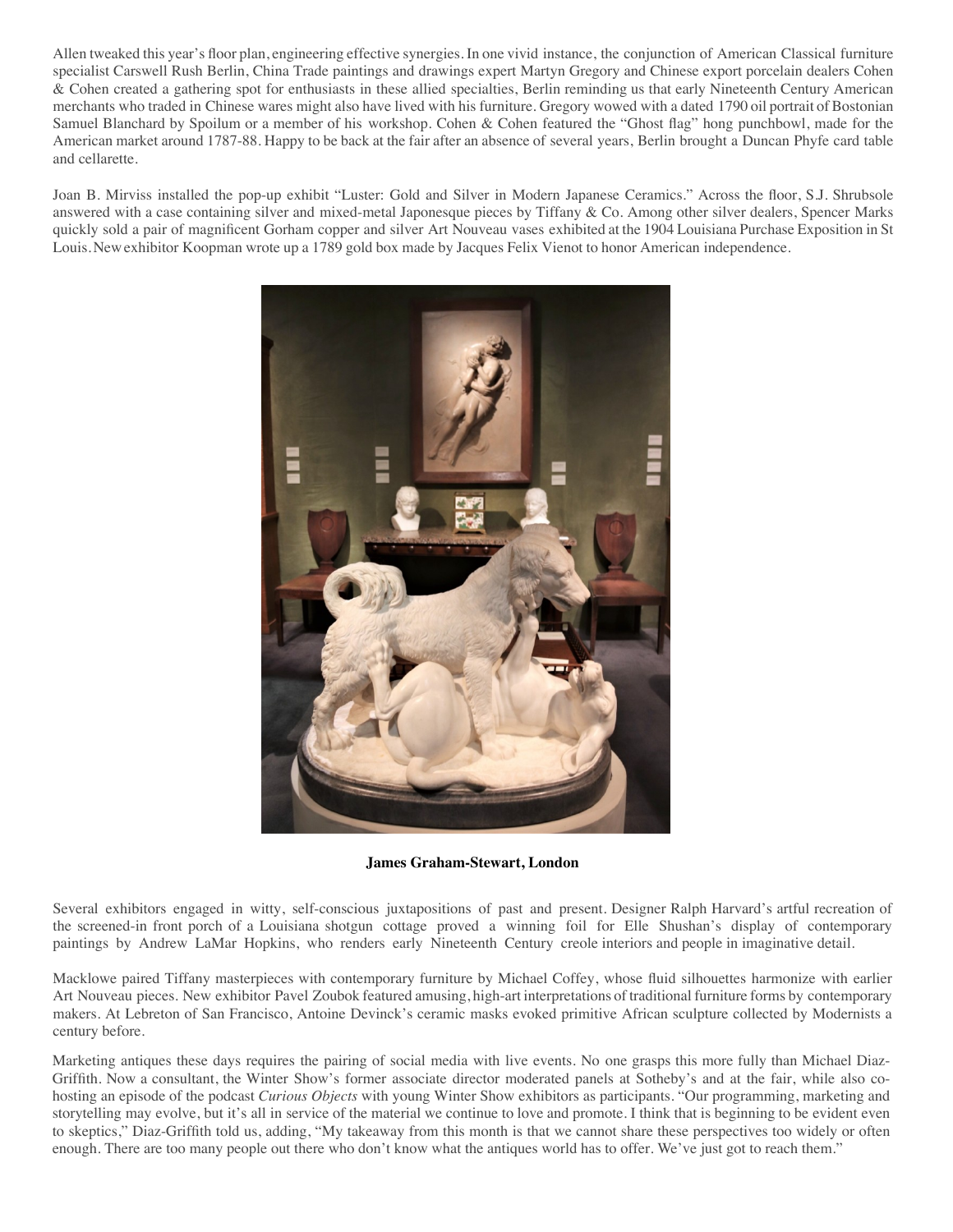Helen Allen, meanwhile, built on strategic partnerships and collaborations. "Getting people engaged helps us and other organizations build our audiences. Programs also add another level of scholarship to what we are doing," said the executive director, who organized programs in partnership with Colnaghi Foundation, ArtTable, Asia Week New York, the Brant Foundation, the Recharge Foundation, The New York Design Center, New York Jewelry Week, Azimut Benetti and others. She added, "We've been videotaping several of our lectures, which we'll then put on our website and share with our partners so the programs will be seen across different channels. We're also live streaming a few of them, which is fun."

Major sales take longer to consummate these days, exhibitors seem to agree. "It sometimes takes a month or two to assess results," said Frank Levy of Bernard and S. Dean Levy, Inc, which sold a ball-and-claw foot Massachusetts Chippendale sofa, a New York card table, a pair of andirons and important pottery. This is doubly true when selling to institutions or advising on major projects, as is often the case for Barbara Israel. Midway through the fair, the antique garden ornament specialist, said, "We have quite a few irons in the fire but clients are hesitant to proceed. I'm hearing the same from top designers."



## **David A. Schorsch – Eileen M. Smiles sold their folky weathervane of the Wampanoag chief King Philip (1638-1676).**

By the show's second weekend most dealers said they were pleased with results. "I think we've made 36 or 37 sales. Last year we did 50 to 55, but we could still make another eight to ten sales this weekend," toy specialist Leon Weiss of Gemini Antiques, Ltd, told us.

"The fair has been extraordinarily well attended, and we've made sales to a variety of designers and collectors across the country," said Martin Levy of H. Blairman & Sons, London dealers who sold furniture and works of art by designers, including Ernest Gimson, Christopher Dresser, Gordon Russell and W.A.S. Benson.

"So far I'm reasonably satisfied," said Connecticut dealer Arthur Liverant, pleased with sales of a childhood portrait of Mattie Edwards Hewitt, later a noted photographer; a paint-decorated one drawer stand from South Paris, Maine; a California panorama painting; and a Chippendale block-front desk, the latter "already gone and delivered."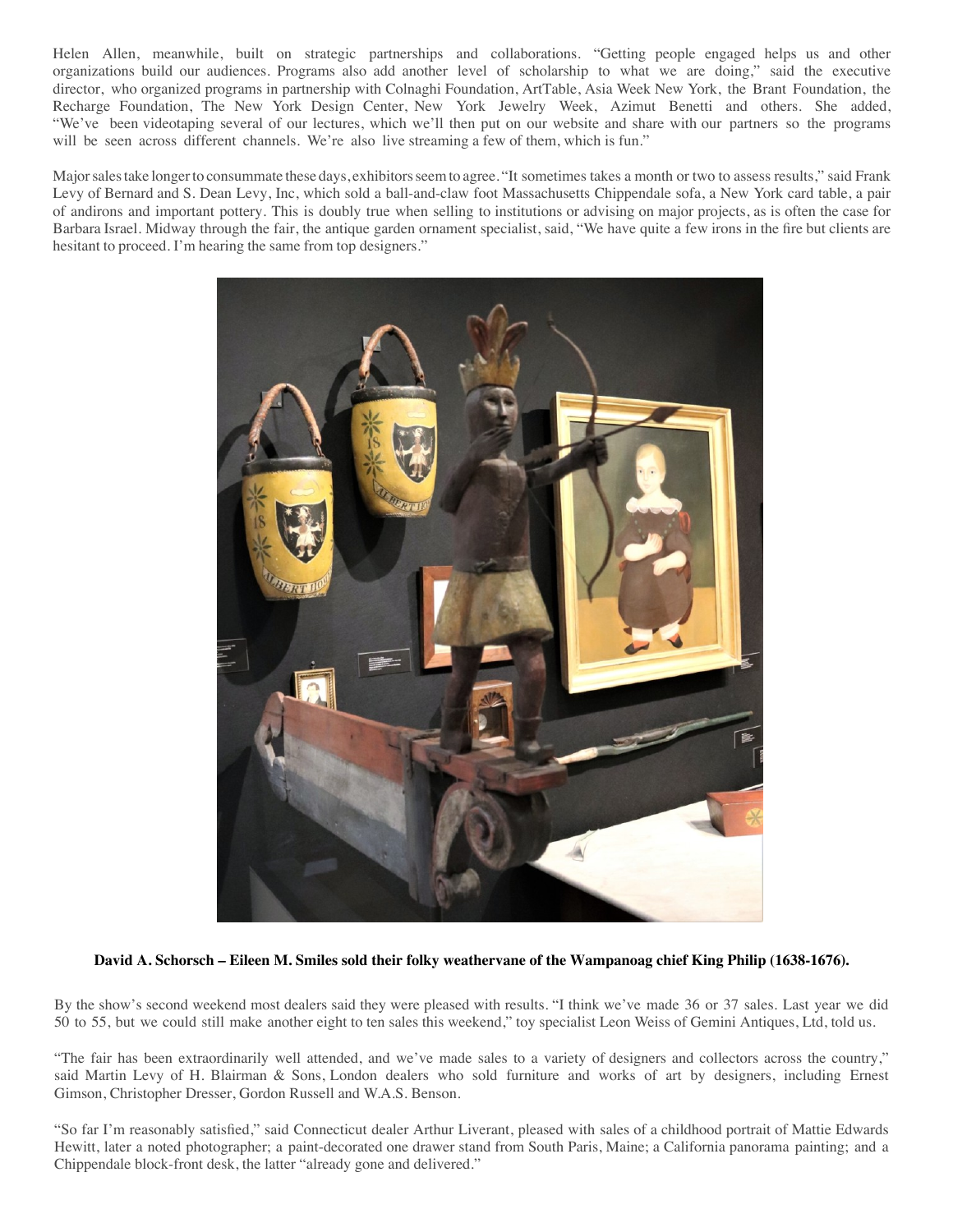["We ended up making about a dozen sales," David Schorsch told us. They inclu](https://www.antiquesandthearts.com/wp-content/uploads/2020/02/img_0579.jpg)ded a well-known sculpture of a huntsman formerly in the Alastair B. Martin collection; an 1875 Ohio farm scene on canvas by Henry Dousa; and the folky wooden weathervane "King Philip of the Wampanoag." The Connecticut dealer observed, "We were most encouraged by the passionate interest expressed in classic early American folk art by a surprisingly wide demographic, including millennials. We spoke with hundreds of younger visitors who expressed to us a kind of annoyance at being pigeonholed and expected to only like midcentury design, which are encouraging words for those of us who love and respect beautiful old things."

New exhibitor Taylor Thistlethwaite, who called his first time in New York "wonderful," wrote up a bronze of a golfer, a dog weathervane mold, a Laverne low table, a carved bust of Daniel Webster and a carved Abolitionist sculpture of a snake and Uncle Sam.



## **At right, stylized masks by Antoine Devinck at Lebreton, San Francisco dealers in postwar French art.**

"I'm happy. I've sold two paintings, two decorated blanket chests, some good small things and have had a ton of interest in my suite of furniture," said Pennsylvania dealer Kelly Kinzle.

"We've had a great fair with a number of private and institutional sales," London dealers Lowell Libson and Jonny Yarker noted, proud to report their sale to Mount Vernon of an 1816 portrait bust of George Washington by Massimiliano Ravenna, after a model by Giuseppe Ceracchi.

Delft specialist Aronson of Amsterdam parted with a pair of circa 1695 flower vases, sold to a private client for a six-figure amount.

Major sales at Apter-Fredericks included a pair of cassolettes by Matthew Boulton, a George III center table, and a set of four chairs by John Linnell, circa 1775.

Japanese art specialist Erik Thomsen sold "Sudden Shower and Thunderstorm," 2017, by Yoshio Okada to a prominent New York museum and a screen to a New York collector.

A New York buyer acquired a circa 1000 BCE bull rhyton, priced in the six-figures, at Charles Ede. Another antiquities dealer, Plektron Fine Arts of Zurich, wrote up a large bronze statuette of Athena, Roman period, First Century BCE to First Century CE. It went to a private collection in the United States. At the other end of the spectrum was Michael Goedhuis's sale of a painting by Nanjing-born artist Yang Yanping (b 1934) to a Chinese institution for what is believed to be a record price.

For additional information, www.thewintershow.org or 718-292-7392.